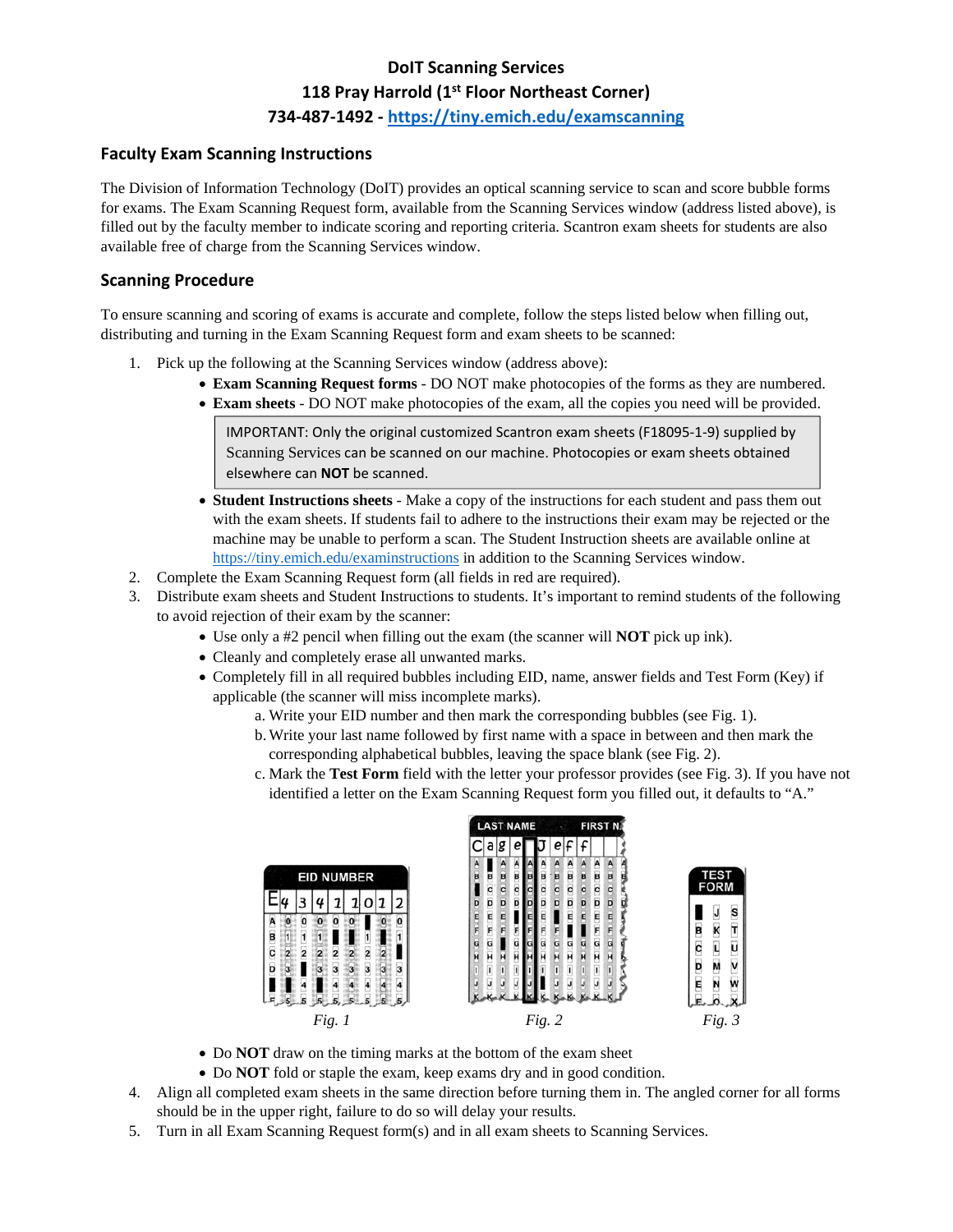## **Reports**

Be sure to complete the Reports section of the Exam Scanning Request form and turn it in with the completed Exam sheets. Exam sheets and hardcopy reports will be retained in Scanning Services for 2 weeks from the date submitted, after that time they will be disposed of securely. DoIT can produce the following reports:

- Class Response (A printed copy is automatically provided)
- Standard Item Analysis
- Score Distribution Percentile
- Roster (raw and/or percent, alphabetical and/or EID)

All reports can be printed, but only the Roster reports can be emailed to an EMU email address you provide. Following is a description of the reports:

#### **Class Response**

This report tabulates the responses of each student for each question. *By perusing a column you can quickly determine if a question was a problem by the number of wrong answers given and what those answers were*. In each row, a student is listed by EID followed by how each question was answered:

- a dash for each question answered correctly
- the letter of an incorrect answer
- a space if no answer was read by the scan machine
- a hash mark (#) if multiple answers were read by the scan machine

|                       | <b>Response Description</b>                        |      |                          |                                                                                                       |           |           |                             |                                            |          |           |                 |          |
|-----------------------|----------------------------------------------------|------|--------------------------|-------------------------------------------------------------------------------------------------------|-----------|-----------|-----------------------------|--------------------------------------------|----------|-----------|-----------------|----------|
| <dash> correct</dash> |                                                    |      | $\leq$ #> multiple marks |                                                                                                       |           |           | <space> no response</space> |                                            |          |           |                 |          |
|                       | <alphabet> student's incorrect response</alphabet> |      |                          | $\langle$ *> bonus test item                                                                          |           |           |                             |                                            |          |           |                 |          |
| Test Items:           |                                                    |      | $1 - 5$                  | $6 - 10$                                                                                              | $11 - 15$ | $16 - 20$ | $21 - 25$                   |                                            |          |           |                 |          |
| No.                   | Student ID                                         | Exam |                          |                                                                                                       |           |           |                             |                                            |          |           |                 |          |
|                       | 1 1 1 1 1 1 1 1 1 1                                | 0    |                          | بالمتحدث والمتمتح والمتحدث والمتحدث المتحدث والمتحدث                                                  |           |           |                             | $\mathbf{r}$ , $\mathbf{r}$ , $\mathbf{r}$ | $\cdots$ | 1 1 1 1 1 | $1 - 1 - 1 - 1$ | $\cdots$ |
|                       | 2 22222222                                         | 0    |                          | المناصر المناطر المنادر والمتحدث والمتحدث والمرهز مرجز مال مرد ومناور مردوب والمتحدث                  |           |           |                             |                                            |          | . 1       | .               | $\cdots$ |
|                       | 3 33333333                                         | 0    |                          | المناصر المناطر المنادر والمتحدث والمتحدث والمتحدث والمتحدث والمتحدث والمتحدث والمناسبة والمتحدث      |           |           |                             |                                            |          | .         | 1.1.1.1         | $\cdots$ |
|                       | 4 44444444                                         | 0    |                          |                                                                                                       |           |           |                             |                                            | .        | .         | $\cdots$        | 1 1 1 1  |
|                       | 5 55555555                                         | 0    |                          | المناسبين المناسب والمواسط المناصر والمتمرد المتمرد المتقاومة المتواطنين والمتمرد والمواصلة والمتواطن |           |           |                             |                                            |          |           |                 |          |

#### Class Response

#### **Standard Item Analysis**

The Standard Item Analysis provides the response frequency for each answer (A, B, C etc.) to each question; marking the correct answer with an asterisk. *This report helps determine if a question is good. It provides insight into how many students marked the correct answer and which answers were not distractors. Also, the Correct Group Responses results makes it easy to see if the upper 27% of students did better than the lower 27%, which you would expect*. The nondistractor column at the end indicates which option(s) was least selected by the students. The mean, median, highest and lowest score are also given.

| <b>Total Possible Points:</b><br>100.00   |           | Median Score: |                              |                                      | 88.00   |          |                                                   |    | <b>Highest Score:</b> |      |          | 100.00   |       |          |                  |             |  |
|-------------------------------------------|-----------|---------------|------------------------------|--------------------------------------|---------|----------|---------------------------------------------------|----|-----------------------|------|----------|----------|-------|----------|------------------|-------------|--|
| 5.85<br><b>Standard Deviation:</b>        |           | Mean Score:   |                              |                                      | 88.67   |          |                                                   |    | Lowest Score:         |      |          |          | 80.00 |          |                  |             |  |
| Student in this group:<br>6               |           |               |                              | Reliability Coefficient (KR20): 0.22 |         |          |                                                   |    |                       |      |          |          |       |          |                  |             |  |
| Student Records Based On:<br>All Students |           |               |                              |                                      |         |          |                                                   |    |                       |      |          |          |       |          |                  |             |  |
| Correct Group Responses                   |           |               |                              | Point                                | Correct |          | Response Frequencies - * indicates correct answer |    |                       |      |          |          |       |          |                  | Non         |  |
| No.                                       | Total     |               | Upper 27% Lower 27% Biserial |                                      | Answer  | A        | B                                                 |    | D                     | Е    | F        | G        | н     |          |                  | Distractor  |  |
|                                           | 100.00%   | 100.00%       | 100.00%                      | 0.00                                 | в       | 0        | *6                                                |    | $\bf{0}$              |      |          | $\Omega$ |       | $\bf{0}$ |                  | 0 ACDEFGHIJ |  |
| 2                                         | 83.33%    | 100.00%       | 50.00%                       | 0.05                                 | C       | 0        |                                                   | *5 | $\bf{0}$              | 0    | 0        | 0        |       | 0        |                  | 0 ADEFGHIJ  |  |
| 3                                         | 100.00%   | 100.00%       | 100.00%                      | 0.00                                 | D       | n        |                                                   |    | $*6$                  |      |          | $\Omega$ |       | 0        |                  | 0 ABCEFGHIJ |  |
| 4                                         | 100.00%   | 100.00%       | 100.00%                      | 0.00                                 | Е       | $\Omega$ |                                                   |    |                       | *6   | $\Omega$ | 0        |       | 0        |                  | 0 ABCDFGHIJ |  |
|                                           | $83.33\%$ | $100.00\%$    | 50.00%                       | 0.66                                 |         |          |                                                   |    |                       | $*5$ | $\Omega$ |          |       |          | <b>TANK CAMP</b> | 0 ABCFGHIJ  |  |

Standard Item Analysis